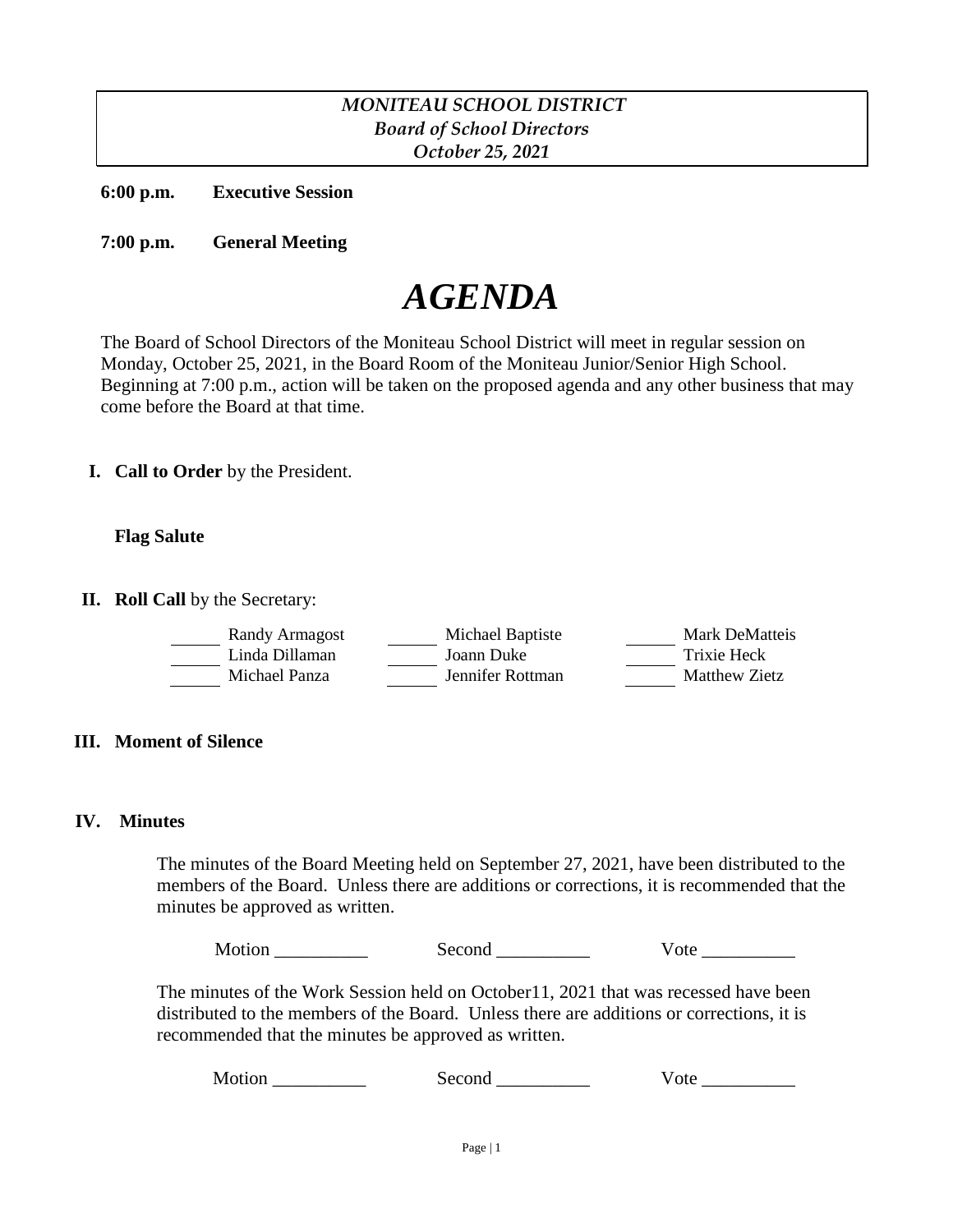The minutes of the reconvened Work Session held on October13, 2021 have been distributed to the members of the Board. Unless there are additions or corrections, it is recommended that the minutes be approved as written.

Motion \_\_\_\_\_\_\_\_\_\_\_\_\_\_ Second \_\_\_\_\_\_\_\_\_\_ Vote \_\_\_\_\_\_\_\_\_\_

### **V. Communications**

### **A. Public Communications**

#### **B. Reports of Board Sub-Committees**

| Legislative                  | Athletic/Extracurricular Activities |
|------------------------------|-------------------------------------|
| Meet & Discuss               | Finance                             |
| <b>Buildings and Grounds</b> | Vocational/Technical                |
| Curriculum                   | Technology                          |
| Policy                       | Act 48                              |
| Safety                       | Transportation                      |

### **C. Superintendent's Report** – Mr. Samosky

### **D. Staff Communications**

#### **VI. Old Business- NONE**

## **VII. Personnel**

Recommend the Board approve:

- 1. Approve the appointment of Mrs. Aubrie Schnelle as Superintendent of Schools for the Moniteau School District effective November 6, 2021 at a prorated salary of One Hundred thirty thousand and 00/100 (\$130,000.00), through June 30, 2024, with benefits as detailed in the Superintendent Employment Agreement, subject to the Solicitor's review and approval of the Employment Agreement and receipt and approval of all necessary clearances, reports and disclosures.
- 2. The letter of resignation for Amanda Miner from her teaching position, effective December 3, 2021 and approve posting the position.
- 3. The letter of retirement for Pamela Robinson as detailed in her letter, effective August 19, 2022.
- 4. Walter Wilson as a driver/aide for the 2021-2022 school year, pending receipt of all necessary paperwork.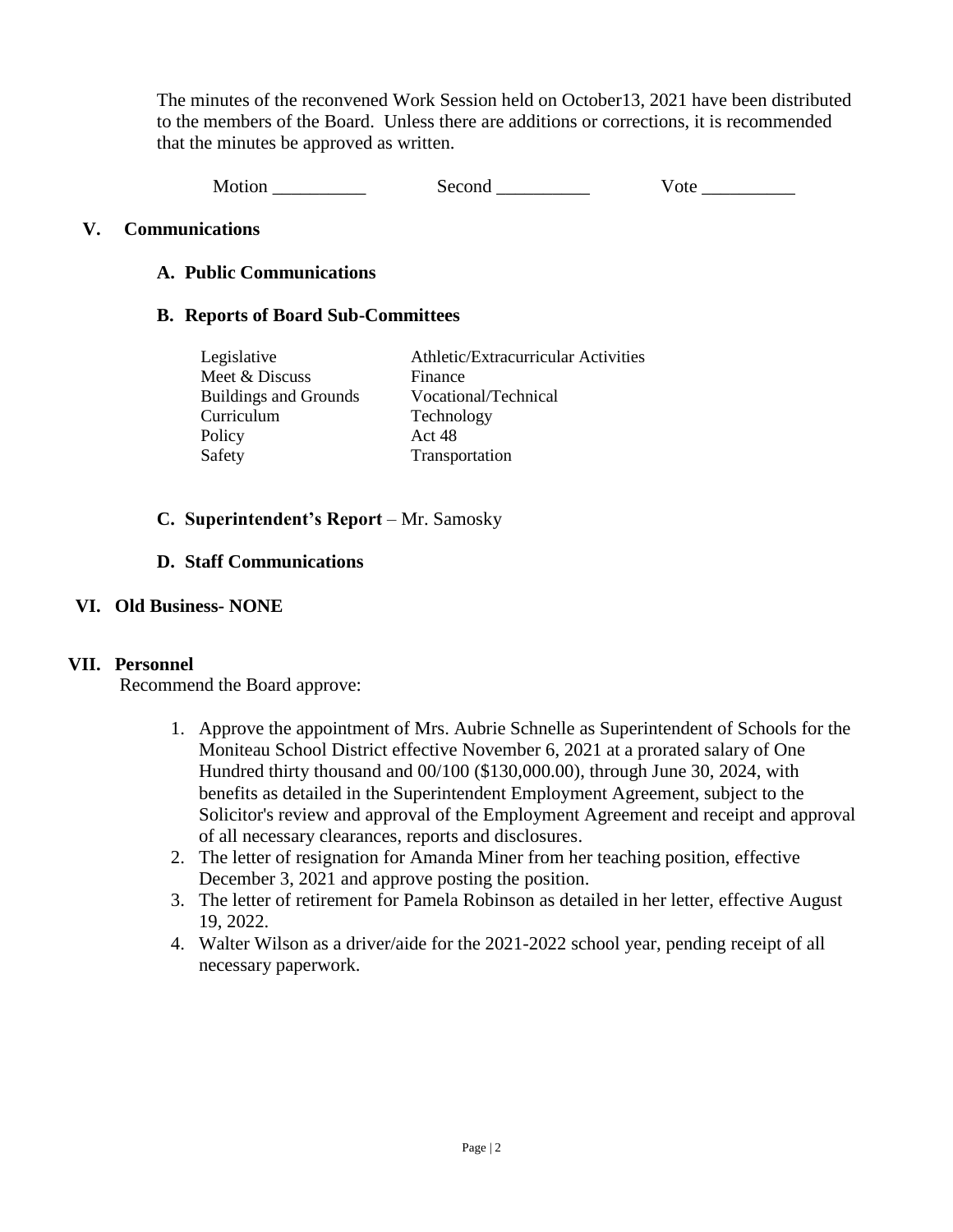5. The following individuals as Substitute Teachers for the 2021-2022 school year, pending receipt of all necessary paperwork.

| Marshell, Emily | <b>ACT 86 Substitute Teacher</b>                |
|-----------------|-------------------------------------------------|
| Brown, Helen    | Emergency Certificate Substitute Teacher        |
| Stocks, Jodi    | Emergency Certificate Substitute Teacher        |
| Martin, Amy     | Emergency Certificate Substitute Teacher        |
| Mine, Mike      | <b>Emergency Certificate Substitute Teacher</b> |
| Thiry, Jackie   | <b>Emergency Certificate Substitute Teacher</b> |
| Hughes, Martha  | Emergency Certificate Substitute Teacher        |

6. The following individuals as volunteers for the 2021-2022 school year, pending receipt of all necessary paperwork.

| Heist, Elean        | H.S. Band                                         |  |
|---------------------|---------------------------------------------------|--|
| Pallas, Theresa     | Dassa Parties, Chaperone, PTO & Activities        |  |
| Beatty, Janeen      | Dassa Parties, Chaperone, PTO & Activities & Band |  |
| Baronetski, Katrina | Dassa Parties, Chaperone, PTO & Activities        |  |
| Carr, Kaylie        | D Parties                                         |  |
| Cress, Stephannie   | D Parties & Chaperone                             |  |
| Bergbigler, Lacey   | Dassa Parties & chaperone                         |  |
| Baird, Stormie      | D parties, coach                                  |  |
| Shedio, Lisa        | Dassa Parties & chaperone                         |  |
| Schultheis, Patti   | Dassa Parties, Chaperone, PTO & Activities        |  |
| McLean, Molly       | D Parties                                         |  |
| McCall, Megan       | Dassa Parties, Chaperone, PTO & Activities        |  |
| Eury, Laura         | Dassa Parties, Chaperone, PTO & Activities        |  |
| Roman, Erin         | Dassa Parties, Chaperone, PTO & Activities        |  |
| Barry, Katelyn      | Dassa Parties, Chaperone, PTO & Activities        |  |
| Cook. Breanne       | Dassa Parties & chaperone                         |  |
| Cook, Joseph        | Dassa Parties & chaperone                         |  |
| Kolanski, Amanda    | Dassa Parties & chaperone                         |  |
| Montgomery, Amanda  | Dassa Parties & chaperone                         |  |
| Weiland, Ruth       | <b>D</b> Parties                                  |  |
| Cubbage, Audra      | Dassa Parties & chaperone                         |  |
| Perdian, Lisa       | Dassa Parties & chaperone                         |  |
| Pyle, Megan         | Dassa Parties & chaperone                         |  |
| Donaldson, Amber    | Dassa Parties & chaperone                         |  |
| Campbell, Abby      | D club, Parties, Chaperone & PTO                  |  |
| Potsubay, Amanda    | Dassa Parties, Chaperone, PTO & Activities        |  |
| Snyder, Joni        | D club, Parties, Chaperone & PTO                  |  |
| Rowley, Alicia      | Dassa Parties & chaperone                         |  |
| Spicer, Leeanne     | D parties, chaperone                              |  |
| Ray, Rachel         | Dassa Parties, Chaperone, PTO & Activities        |  |
| Wagoner, Erica      | D parties                                         |  |
| Lutz, Becky         | D parties, chaperone                              |  |
| Voloch, Angie       | HS chaperone, D sport, clubs, parties, chaperone  |  |
| Powell, Tricia      | D parties, chaperone                              |  |
| Vargo, Melissa      | D parties, chaperone & Activities                 |  |
| Dillman, Katrina    | D parties, chaperone & Activities                 |  |
| Hazlet, Jodee       | D parties, chaperone & Activities                 |  |
| Burd, Michele       | D club, Parties, Chaperone & PTO                  |  |
| Hosack, Brittany    | D club, Parties, Chaperone & PTO                  |  |
| Curry, Chastity     | D club, Parties, Chaperone & PTO                  |  |
| Brown, Amy E        | D parties, chaperone & Activities                 |  |
| Brothers, Amy       | Dassa Parties, Chaperone, PTO & Activities        |  |
| Thurner, Kathryn    | Dassa Parties, Chaperone, PTO & Activities        |  |
| Walker, Renee       | Dassa Parties, Chaperone, PTO & Activities        |  |
| Flynn, Lindsey      | D parties & chaperones                            |  |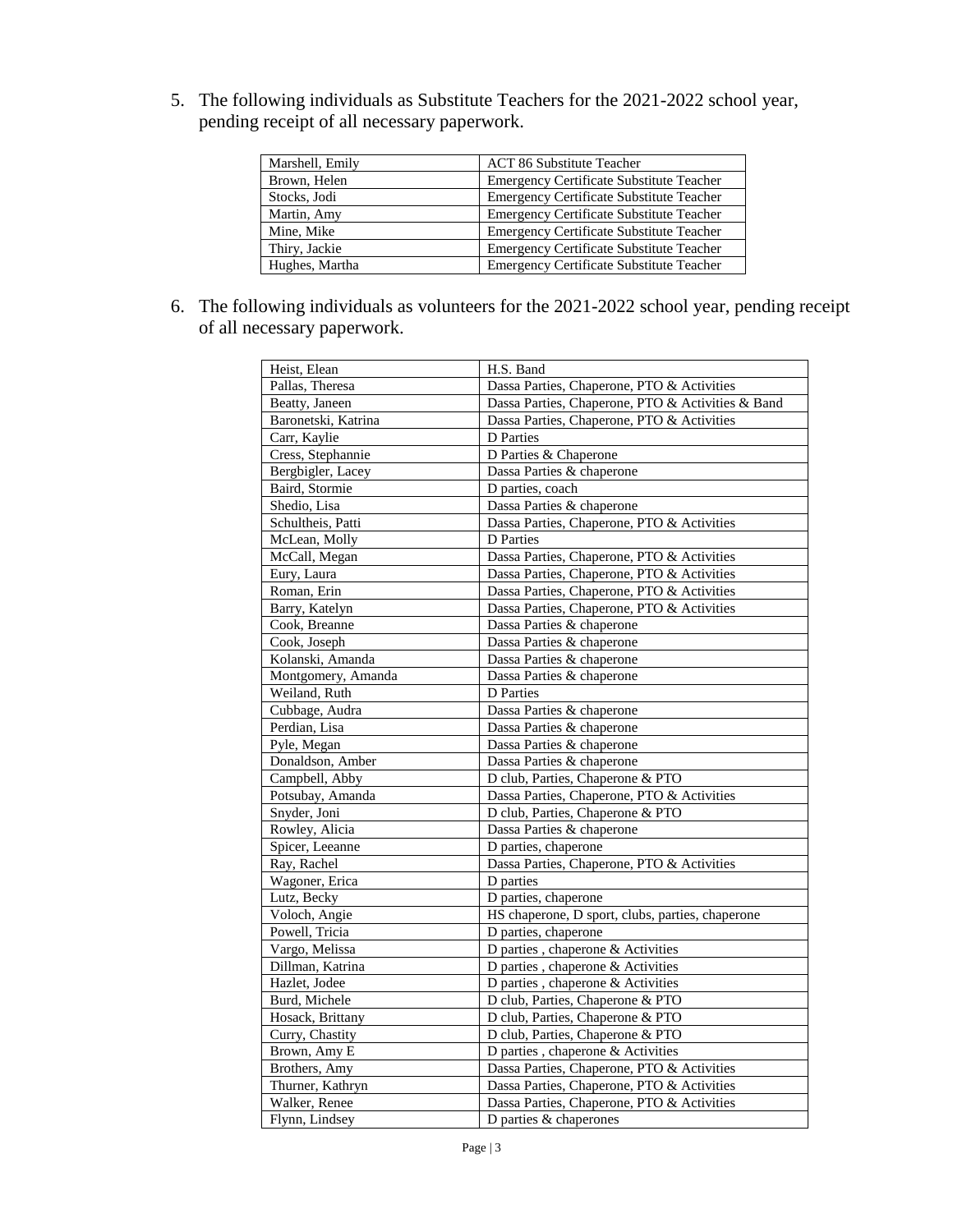| Chapman, Mary     | D parties & chaperones                     |
|-------------------|--------------------------------------------|
| McNany, Lindsay   | D parties & chaperones                     |
| Elkhlili, Amber   | D parties & chaperones                     |
| Jackson, Amanda   | D parties, chaperone & PTO                 |
| McNeish, Jodi     | D parties & chaperones                     |
| Johnston, Serena  | D parties & chaperones                     |
| Crisman, Christy  | D parties & chaperones                     |
| Cummins, Kareyma  | Dassa parties, chaperone                   |
| Anderson, Kelly   | D parties, chaperone & PTO                 |
| Leonard, Laura    | Dassa Parties, Chaperone, PTO & Activities |
| Snodgrass, Carla  | D parties, chaperone & Cheer               |
| Link, Shara       | D parties & chaperones                     |
| Grossman, Mandy   | D parties & chaperone                      |
| Grossman, Matthew | D parties, chaperone                       |
| Allen, Annie      | Dassa Parties, Chaperone, PTO & Activities |
| Stark, Anne       | D parties, chaperone & PTO                 |
| Karnes, Celina    | D parties, chaperone & PTO                 |
| Scott, Autumn     | Dassa Parties & Chaperone                  |
| Kelley, Miranda   | Dassa Parties & Chaperone                  |
| McLaughlin, Misty | Dassa Parties & chaperone                  |
| Martin, Ashley    | Dassa Parties & chaperone                  |
| Stocks, Jodie     | Dassa Parties, Chaperone, PTO & Activities |
| Stewart, Stacy    | Dassa Parties, Chaperone, PTO & Activities |
| Travis, Ashley    | Dassa Parties & chaperone                  |
| Everetts, Anna    | Dassa Parties, Chaperone, PTO & Activities |

| Recommend the Board approve the Personnel Items: |        |      |  |
|--------------------------------------------------|--------|------|--|
| Motion                                           | Second | Vote |  |
|                                                  |        |      |  |

#### **VIII. Conference Request- NONE**

#### **IX. Field Trip Request**

Recommend the Board approve:

- 1. Approximately 2 students and 2 coaches on November 5-6, 2021 to the Cross Country State Championships in Hershey, PA, pending the results of the District Championship meet on October 30, 2021 at a cost of \$770 to the district.
- 2. Approximately 6 Life Skills Students and 3 chaperones to Unified Sports Team at Slippery Rock University on October 29, 2021 at a cost of \$110 to the district.
- 3. Approximately 6 students to Junior High District Choir on January 21, 2022 at Hopewell High School, Aliquippa, PA 15001 at a cost of \$380 to the district.
- 4. Approximately 16 FFA students to Double Diamond Deer Farm on October 28, 2021 in Cooks Forest, PA at a cost of\$110 to the district.

Approximately Recommend the Board approve Field Trip Request Items: Motion Second Vote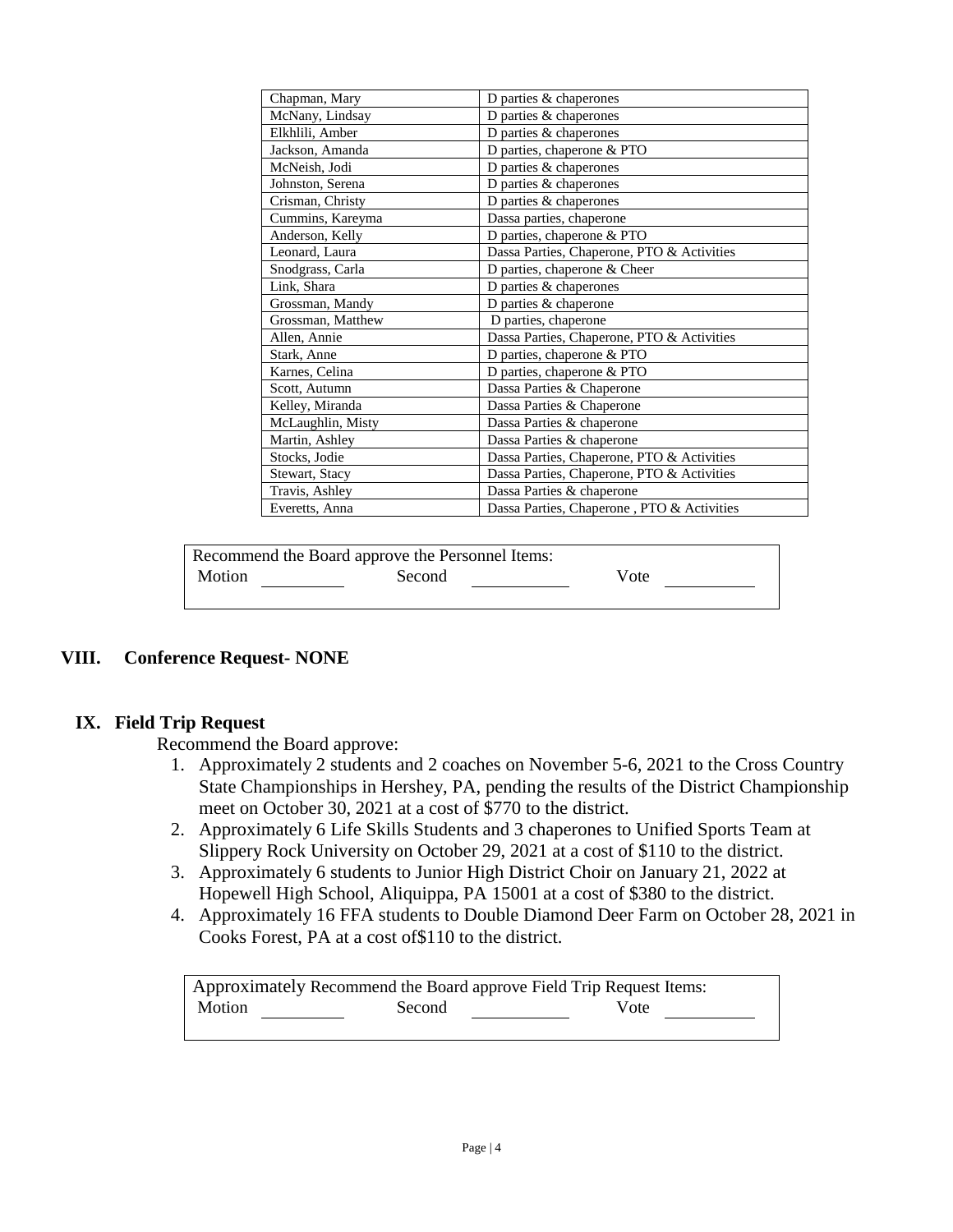#### **X. Miscellaneous New Business**

Recommend the Board approve:

- 1. First reading of revised Policy 203 (Immunizations and Communicable Diseases).
- 2. Second reading of 907-AR-01 (School Visitors).
- 3. Moniteau High School Extended School Day Plan and posting for 9 positions.
- 4. Placement of Student #P-21-10.
- 5. The American Rescue Plan submission to PDE for learning loss and acceleration.

| Recommend the Board approve Miscellaneous New Business Items: |        |      |  |
|---------------------------------------------------------------|--------|------|--|
| Motion                                                        | Second | Vote |  |
|                                                               |        |      |  |

#### **X. Finances**

Recommend the Board Approve:

1. Recommend acceptance of the Financial Reports pending final audit.

| Financial Reports as of:                                 |    | September 30, 2021 |
|----------------------------------------------------------|----|--------------------|
| General Fund - First National Bank                       | \$ | 7,989,748.42       |
| Pennsylvania Local Government<br><b>Investment Trust</b> |    | 3,143.79           |
| <b>Total General Fund</b>                                | S  | 7,992,892.21       |
| Payroll Fund - First National Bank                       | \$ |                    |
| <b>Capital Projects Fund</b>                             | \$ | 950.73*            |
| Principal's / Student Body Fund - Secondary              | \$ | 15,259.95          |
| Principal's/ Student Body Fund - Elementary              | \$ | 26,729.91          |
| Athletic Fund                                            | \$ | 8,535.42           |
| Food Service Fund                                        | \$ | 205,552.01         |
| Electronic Payments for Month Ended<br>9/30/2021         |    | 884,427.22         |

\*Account to be closed and balance transferred to general fund after audit.

2. Recommend approval of payment of bills, pending final audit in the amount of \$1,624,725.22. This total consists of \$15,070.90 in pre-paid September 2021 bills, \$884,427.22 in September 2021 Electronic Disbursements and \$725,227.10 for 2021- 2022 in October Bills.

| Recommend the Board approve the Conference Requests Items: |  |  |  |
|------------------------------------------------------------|--|--|--|
| Motion<br>Vote<br>Second                                   |  |  |  |